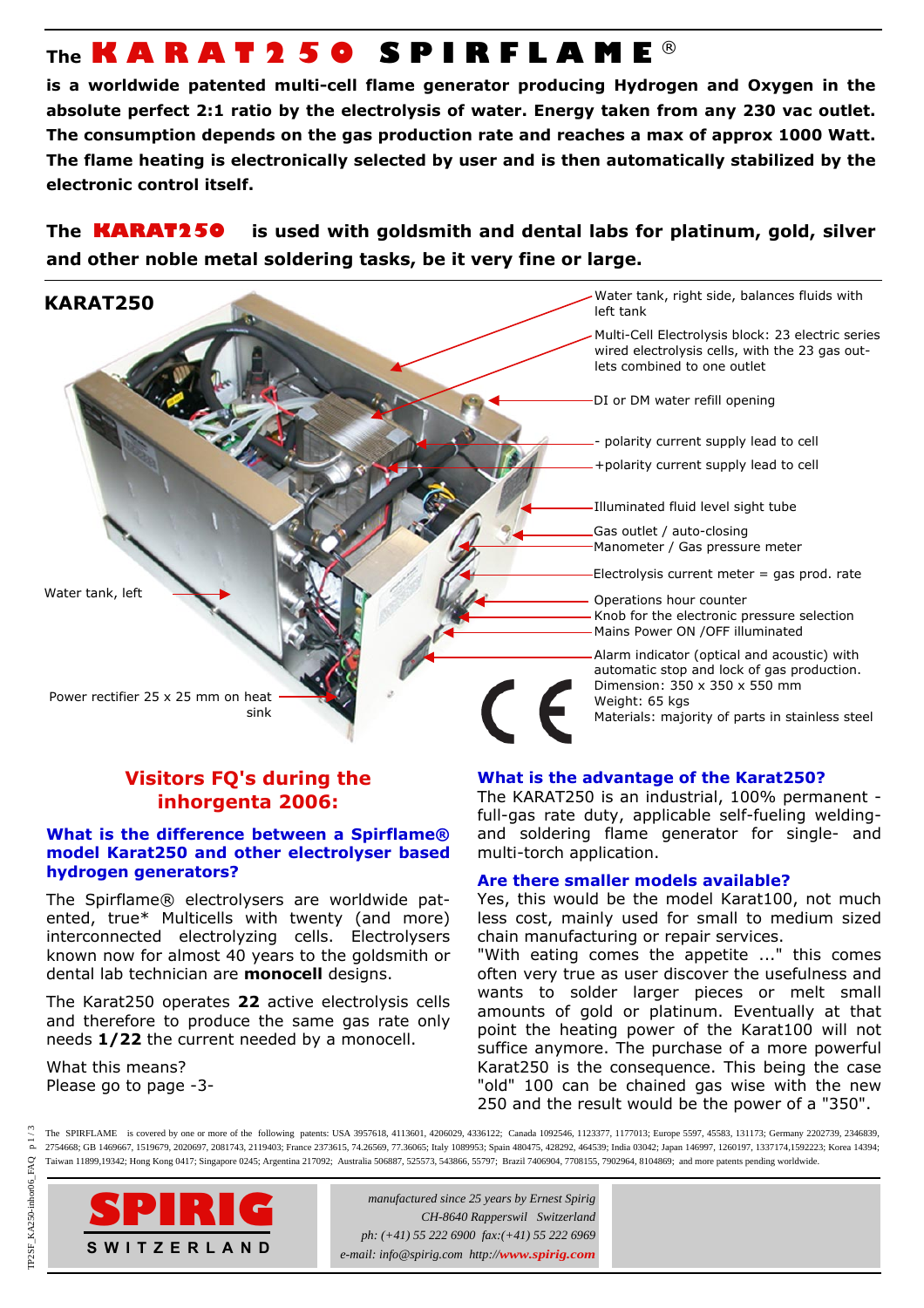### **Why do Spirflame®s have separate Boosters?**

The Booster is a gas mixture modifying container passed by the pure spirflame® gas (2H+1O). The spirflame® gas saturates with vapors atomized from the booster fluid. This then causes a combustion nature change from the extreme hot pure 2H/1O flame to a positively softer, more material metallurgical friendly and reducing (oxides limiting) spirflame®. For example a flux can be added to the gas flow creating a green flux flame supporting solder flow on gold and silver. Do not use on Platinum.

The Karat250 can operate simultaneously multiple torches. One of the torch operators working with gold, the other for example with Platinum.

The platinum task may not use a modified flame, the gold or silver station needs a modified flame with a flux additive.

Therefore it seems and is logical to provide the possibility to work from one Spirflame® with multiple boosters and each one with its own fluid mixture. A booster installed in the base generator is complicated to regularly clean / maintain. The booster fluid is consumed and must be replenished regularly.

An external booster, easily accessible and removable is simple to maintain and handle. A booster installed in the gas generator looks good but in use it is immediately an ergonomic desaster and reason for not properly maintain the equipment.

#### **The Spirflame® Karat250 must be installed at workstation?**

The Karat250 maybe placed up to 25 meter (or more) remote from operator. Important is to have the boosters near the operator stations.

There are installation where several Karat250's are "locked" into a cellar and gas is piped through fix installed stainless steel pipes (inner  $\varnothing$  8 mm, wall 1 mm) to various ateliers distributed over several building levels. Almost since 10 years a well known music instrument retailer with repair facilities operates such an installation in the midst of the old city part of Zurich in an restored historic building prohibited to store pressurized gas sources.

True "gas from plug in socket" is also now found at this companies other two locations. More tech details available on request.

#### **What type of jobs can be done with a Karat®?**

Well in general everything needed for platinum, gold, silver - and other noble alloys thermal treatments, provided the metal or alloy masses do not exceed the thermal heat supply capacity at max gas rate. There is no limit towards finest applications, nozzles are available down to 50 micron and important these spirflame®s burn stable and dependable, which is most important for example for the eye catching creations in platinum and gold of goldsmith Mr. Giovanni Corvaja.

#### **Can Tips (torch nozzles) clog?**

With Mono-cell systems tips may and will clog because of high humidity and electrolyte fluid aerosol content in the gas. An absolute chaos if this happens during a demanding solder task.

Such contaminated gases are not existent in the cold multicell electrolysis process. During the past Inhorgenta 06 jewelry exhibition Munich two Karat250 did operate permanently under full load between 09h00 to 18h00.

No trace of residues at the tips and continuously clean and stable flames. Hope you have seen this during your visit at our booth! This is industrial standard.

We would hear from our customers a few nasty things in case an assembly line would have to be stopped because of a clogged flame nozzle!

#### **Multiple gas generators Karat250 can be chainganged?**

Yes, complete generator clusters can be arranged with up to 12 (or more) standard Karat250 units. These Karat250 will then organize load distribution automatically between themselves.

#### **How many torches / stations can be fed from one Spirflame® Karat250?**

One to ten torch stations without interfering operators work. The maximal allowable gas consumption of all stations may obviously not pass over the maximal possible gas production rate. That would mean one very large flame or for example 20 small flames. The available gas is distributed on all torches.

#### **Why are Spirflame® parts mostly made from high quality stainless steel?**

The Karat250 engineering base is now an almost 30 years success story of developing and supplying demanding industrial customers the world over. The best materials are just good enough.

#### **What temperatures do spirflame®s reach?**

Atomized booster fluid chemicals reduce the flame combustion core temperature from an aggressive 3050 °C (only water in booster) in steps down to 2600 °C (methanol in Booster) and further down to around 1600 °C (acetone in Booster) for a very soft flame, for example for hollow items. Remember the advantage of multiple boosters!

#### **How is flame size / heating power changed?**

Basically changing tip size does the major flame size change, additionally a fine flame tuning can be made at torch valve. The basic gas pressure is manually set at the Karat250. This selected pressure is than automatically stabilized by the internal electronic control circuits by increasing or decreasing the gas production rate to meet the total demand of all torch stations.

#### **What is the smallest and largest flame size?**

This depends on tip size and can go from a 0,2 mm length to a 200+ mm long size with accordingly heating power, eg for melting applications.